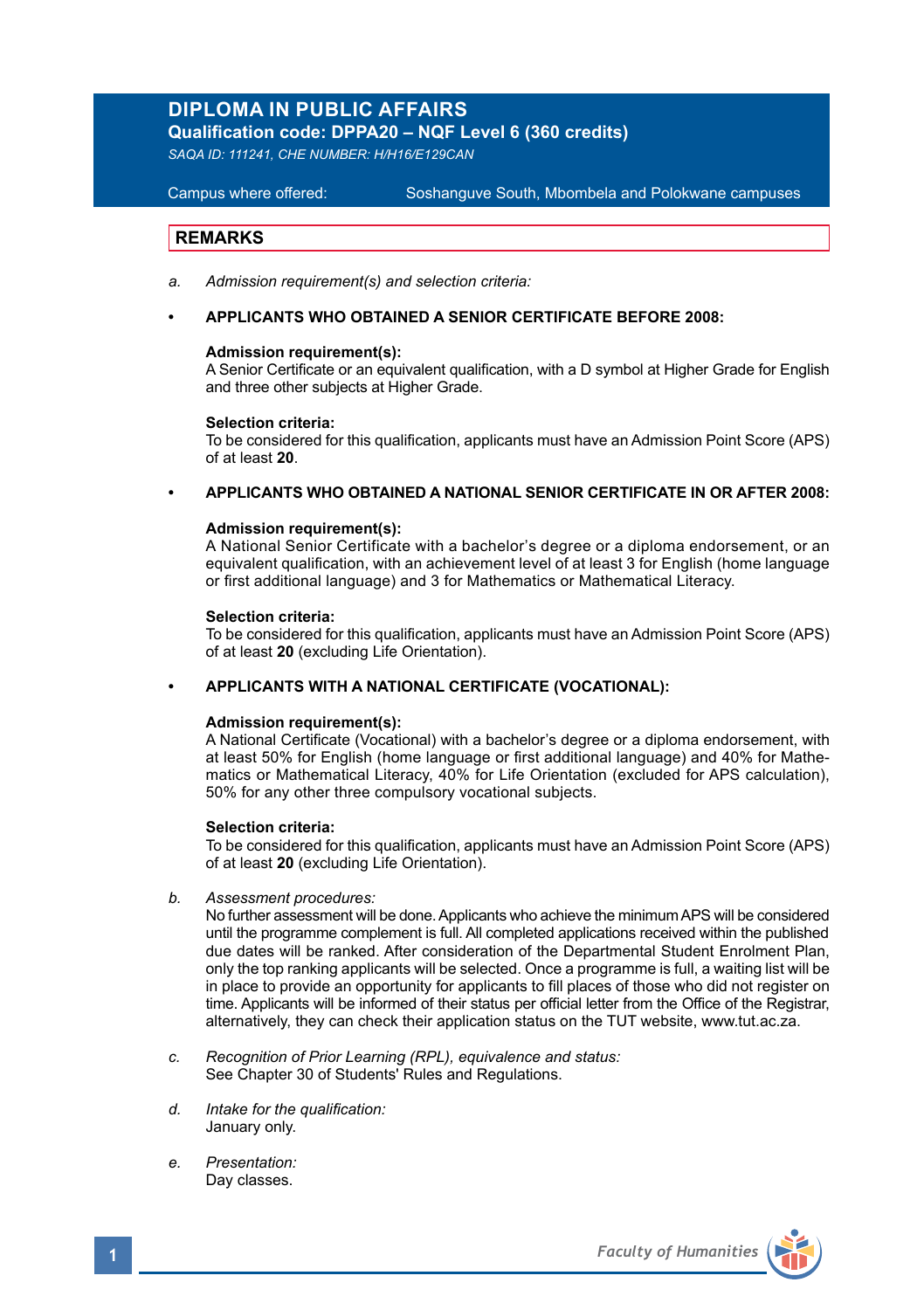- *f. Minimum duration:* Three years.
- *g. Exclusion and readmission:* See Chapter 2 of Students' Rules and Regulations.

**CURRICULUM** 

**Students register for any one of the following options: OPTION 1: ADMINISTRATION OF THE STATE (DPAI20)**

|                                                   | <b>FIRST YEAR</b>                                                                                      |                   |                     |                                                                                  |  |  |
|---------------------------------------------------|--------------------------------------------------------------------------------------------------------|-------------------|---------------------|----------------------------------------------------------------------------------|--|--|
| CODE                                              | <b>MODULE</b>                                                                                          | <b>NOF-L</b>      | <b>CREDIT</b>       | <b>PREREQUISITE MODULE(S)</b>                                                    |  |  |
| CCU <sub>105</sub> D                              | <b>Communication for Academic</b><br>Purpose IA                                                        | (5)               | (10)                |                                                                                  |  |  |
| <b>INY125D</b>                                    | Information Literacy IB<br>(block mode)                                                                | (5)               | (2)                 |                                                                                  |  |  |
| LSK125D                                           | Life Skills IA (block mode)                                                                            | (5)               | (2)                 |                                                                                  |  |  |
| <b>FIRST SEMESTER</b>                             |                                                                                                        |                   |                     |                                                                                  |  |  |
| <b>GLA115D</b>                                    | Governance and Public<br>Leadership IA                                                                 | (5)               | (12)                |                                                                                  |  |  |
| PEA115D<br><b>PUA115D</b>                         | Public Sector Economics IA<br>Public Affairs IA                                                        | (5)<br>(5)        | (10)<br>(12)        |                                                                                  |  |  |
|                                                   | plus one of the following modules:                                                                     |                   |                     |                                                                                  |  |  |
| ILA115D<br><b>ITK115D</b>                         | Introduction to Political Theory IA (5)<br>Introduction to the Theory of<br>Knowledge IA               | (5)               | (10)<br>(10)        |                                                                                  |  |  |
| <b>SECOND SEMESTER</b>                            |                                                                                                        |                   |                     |                                                                                  |  |  |
| CPL115D<br><b>GLB115D</b>                         | Computer Literacy IB<br>Governance and Public<br>Leadership IB                                         | (5)<br>(5)        | (10)<br>(12)        | Governance and Public<br>Leadership IA                                           |  |  |
| PEB <sub>115</sub> D<br><b>PUB115D</b><br>STB115D | Public Sector Economics IB<br>Public Affairs IB<br><b>Statistics for Managing Public</b><br>Affairs IB | (5)<br>(5)<br>(5) | (10)<br>(12)<br>(8) | Public Sector Economics IA<br><b>Public Affairs IA</b>                           |  |  |
|                                                   | plus one of the following modules:                                                                     |                   |                     |                                                                                  |  |  |
| CON115D<br><b>PHB115D</b>                         | Constitutional Law IB<br>Public Sector Ethics IB                                                       | (5)<br>(5)        | (10)<br>(10)        |                                                                                  |  |  |
|                                                   | TOTAL CREDITS FOR THE FIRST YEAR:                                                                      |                   | 120                 |                                                                                  |  |  |
| <b>SECOND YEAR</b>                                |                                                                                                        |                   |                     |                                                                                  |  |  |
| <b>CODE</b>                                       | <b>MODULE</b>                                                                                          | <b>NOF-L</b>      | <b>CREDIT</b>       | <b>PREREQUISITE MODULE(S)</b>                                                    |  |  |
| <b>FIRST SEMESTER</b>                             |                                                                                                        |                   |                     |                                                                                  |  |  |
| GLA216D                                           | Governance and Public<br>Leadership IIA                                                                | (6)               | (10)                | Governance and Public<br>Leadership IA<br>Governance and Public<br>Leadership IB |  |  |

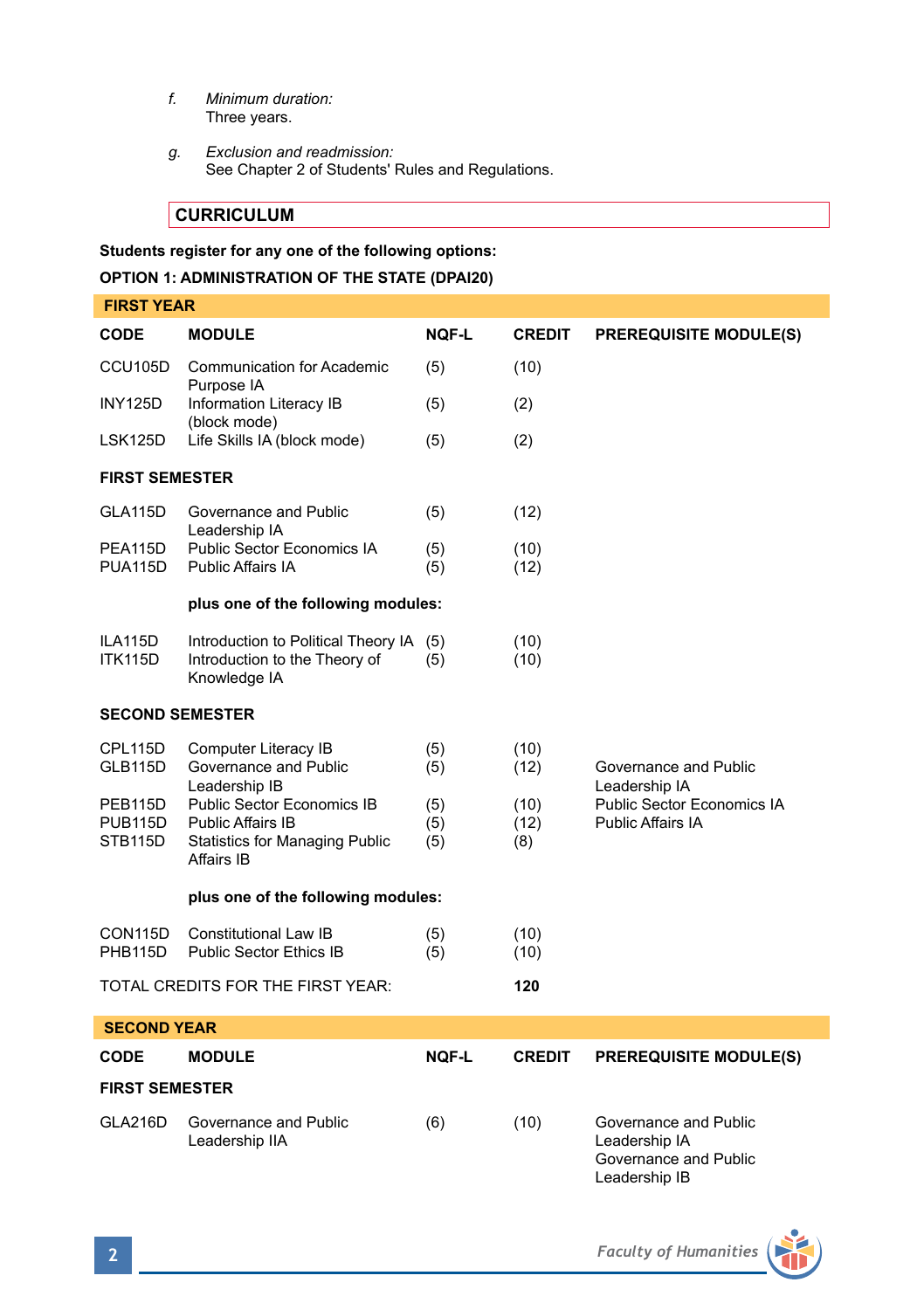| HCA216D                            | Managing Human Capital in<br>the Public Sector IIA   | (6)        | (10)         | <b>Public Affairs IA</b><br>Public Affairs IB            |
|------------------------------------|------------------------------------------------------|------------|--------------|----------------------------------------------------------|
| IKA216D                            | Information and Knowledge<br>Management IIA          | (6)        | (10)         | <b>Communication for Academic</b><br>Purpose IA          |
| PEA216D                            | Public Sector Economics IIA                          | (6)        | (10)         | Public Sector Economics IA<br>Public Sector Economics IB |
| <b>PUA216D</b>                     | <b>Public Affairs IIA</b>                            | (6)        | (10)         | <b>Public Affairs IA</b><br><b>Public Affairs IB</b>     |
|                                    | plus one of the following modules:                   |            |              |                                                          |
| <b>IFI216D</b><br>PEC216D          | International Finance IIA<br>Political Economy IIA   | (6)<br>(6) | (10)<br>(10) |                                                          |
|                                    | TOTAL CREDITS FOR THE SEMESTER:                      |            | 60           |                                                          |
| <b>SECOND SEMESTER</b>             |                                                      |            |              |                                                          |
| GLB216D                            | Governance and Public<br>Leadership IIB              | (6)        | (10)         | Governance and Public<br>Leadership IIA                  |
| HCB216D                            | Managing Human Capital in<br>the Public Sector IIB   | (6)        | (10)         | Managing Human Capital in<br>the Public Sector IIA       |
| IKB216D                            | Information and Knowledge<br>Management IIB          | (6)        | (10)         | Information and Knowledge<br>Management IIA              |
| PEB216D                            | Public Sector Economics IIB                          | (6)        | (10)         | <b>Public Sector Economics IIA</b>                       |
| <b>PUB216D</b>                     | <b>Public Affairs IIB</b>                            | (6)        | (10)         | <b>Public Affairs IIA</b>                                |
|                                    | plus one of the following modules:                   |            |              |                                                          |
| ALW216D<br><b>IPO216D</b>          | Administrative Law IIB<br>International Politics IIB | (6)<br>(6) | (10)<br>(10) |                                                          |
| TOTAL CREDITS FOR THE SEMESTER:    |                                                      |            | 60           |                                                          |
| TOTAL CREDITS FOR THE SECOND YEAR: |                                                      |            | 120          |                                                          |

# **THIRD YEAR**

| <b>CODE</b>           | <b>MODULE</b>                                         | <b>NOF-L</b> | <b>CREDIT</b> | <b>PREREQUISITE MODULE(S)</b>                                                                            |  |  |
|-----------------------|-------------------------------------------------------|--------------|---------------|----------------------------------------------------------------------------------------------------------|--|--|
| <b>FIRST SEMESTER</b> |                                                       |              |               |                                                                                                          |  |  |
| GLA316D               | Governance and Public<br>Leadership IIIA              | (6)          | (10)          | Governance and Public<br>Leadership IIA<br>Governance and Public<br>Leadership IIB                       |  |  |
| HCA316D               | Managing Human Capital in<br>the Public Sector IIIA   | (6)          | (10)          | Managing Human Capital in<br>the Public Sector IIA<br>Managing Human Capital in<br>the Public Sector IIB |  |  |
| PUA316D               | Public Affairs IIIA                                   | (6)          | (10)          | Public Affairs IIA<br>Public Affairs IIB                                                                 |  |  |
| PEA316D               | Public Sector Economics IIIA                          | (6)          | (10)          | Public Sector Economics IIA<br>Public Sector Economics IIB                                               |  |  |
| <b>PIA316D</b>        | Policy Studies and Interpretation<br>of Statutes IIIA | (6)          | (10)          | Public Affairs IIA<br><b>Public Affairs IIB</b>                                                          |  |  |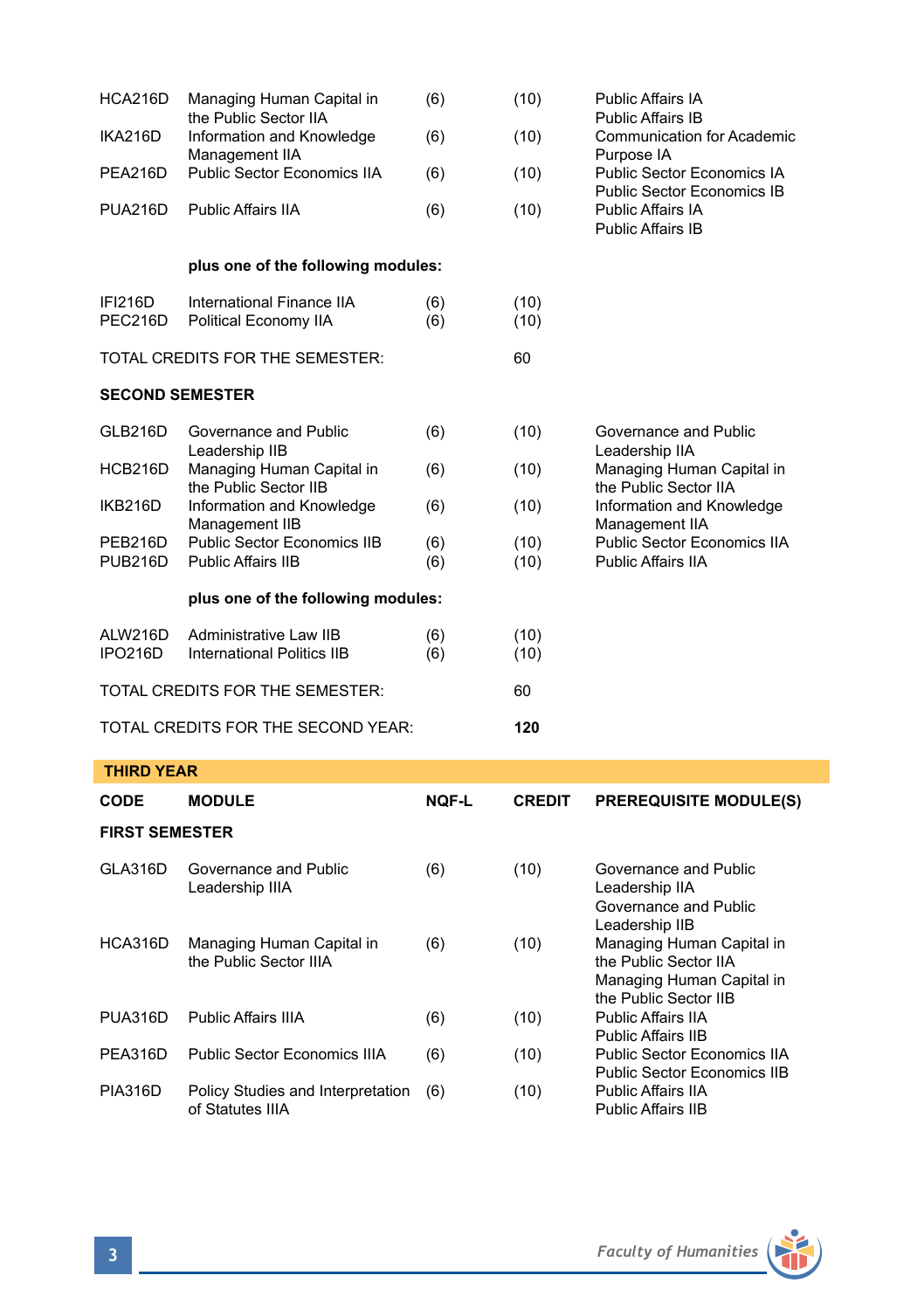## **plus one of the following modules:**

| IRA316D                           | International Relations and<br>Diplomacy IIIA                 | (6)        | (10)        |                                                                                 |
|-----------------------------------|---------------------------------------------------------------|------------|-------------|---------------------------------------------------------------------------------|
| ITA316D                           | International Trade IIIA                                      | (6)        | (10)        |                                                                                 |
|                                   | TOTAL CREDITS FOR THE SEMESTER:                               |            | 60          |                                                                                 |
| <b>SECOND SEMESTER</b>            |                                                               |            |             |                                                                                 |
| GLB316D                           | Governance and Public<br>Leadership IIIB                      | (6)        | (10)        | Governance and Public<br>Leadership IIIA                                        |
| HCB316D                           | Managing Human Capital in<br>the Public Sector IIIB           | (6)        | (10)        | Managing Human Capital in<br>the Public Sector IIIA                             |
| PUB316D                           | <b>Public Affairs IIIB</b>                                    | (6)        | (10)        | Public Affairs IIIA                                                             |
| PEB316D<br>WPA316D                | Public Sector Economics IIIB<br>Public Affairs in Praxis IIIB | (6)<br>(6) | (5)<br>(20) | Public Sector Economics IIIA<br><b>Public Affairs IIA</b><br>Public Affairs IIB |
|                                   | plus one of the following modules:                            |            |             |                                                                                 |
| OTB316D                           | Organisational Theory and<br>Institutional Design IIIB        | (6)        | (5)         |                                                                                 |
| PKB316D                           | Public Sector Marketing IIIB                                  | (6)        | (5)         |                                                                                 |
| TOTAL CREDITS FOR THE SEMESTER:   |                                                               |            | 60          |                                                                                 |
| TOTAL CREDITS FOR THE THIRD YEAR: |                                                               |            | 120         |                                                                                 |
| TOTAL CREDITS FOR OPTION I:       |                                                               |            | 360         |                                                                                 |

## **OPTION 2: LOCAL GOVERNMENT (DPPB20)**

 **FIRST YEAR** 

| .                         |                                                                                          |              |               |                               |  |  |
|---------------------------|------------------------------------------------------------------------------------------|--------------|---------------|-------------------------------|--|--|
| <b>CODE</b>               | <b>MODULE</b>                                                                            | <b>NOF-L</b> | <b>CREDIT</b> | <b>PREREQUISITE MODULE(S)</b> |  |  |
| CCU105D                   | <b>Communication for Academic</b><br>Purpose IA                                          | (5)          | (10)          |                               |  |  |
| <b>INY125D</b>            | Information Literacy IB<br>(block mode)                                                  | (5)          | (2)           |                               |  |  |
| LSK125D                   | Life Skills IA (block mode)                                                              | (5)          | (2)           |                               |  |  |
| <b>FIRST SEMESTER</b>     |                                                                                          |              |               |                               |  |  |
| LCA115D<br>LGA115D        | Local Government Economics IA<br><b>Local Government IA</b>                              | (5)<br>(5)   | (10)<br>(12)  |                               |  |  |
| PUA115D                   | Public Affairs IA                                                                        | (5)          | (12)          |                               |  |  |
|                           | plus one of the following modules:                                                       |              |               |                               |  |  |
| ILA115D<br><b>ITK115D</b> | Introduction to Political Theory IA (5)<br>Introduction to the Theory of<br>Knowledge IA | (5)          | (10)<br>(10)  |                               |  |  |
| <b>SECOND SEMESTER</b>    |                                                                                          |              |               |                               |  |  |
| CPL115D<br>LCB115D        | Computer Literacy IB<br><b>Local Government Economics IB</b>                             | (5)<br>(5)   | (10)<br>(10)  | Local Government Economics IA |  |  |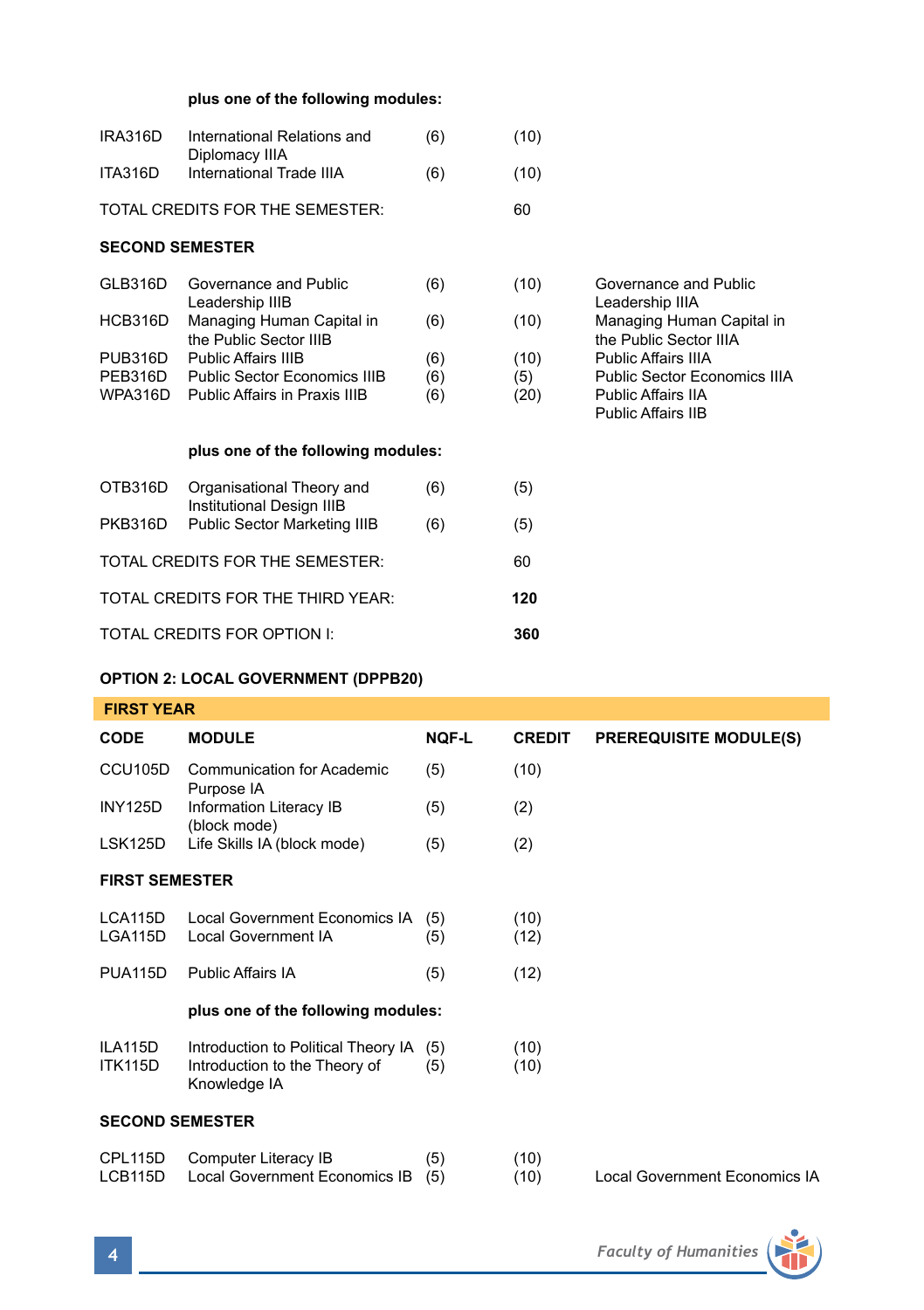| LGB115D<br><b>PUB115D</b><br>STB115D | Local Government IB<br><b>Public Affairs IB</b><br><b>Statistics for Managing Public</b><br>Affairs IB | (5)<br>(5)<br>(5) | (12)<br>(12)<br>(8) | Local Government IA<br><b>Public Affairs IA</b>                |  |
|--------------------------------------|--------------------------------------------------------------------------------------------------------|-------------------|---------------------|----------------------------------------------------------------|--|
|                                      | plus one of the following modules:                                                                     |                   |                     |                                                                |  |
| <b>ITL115D</b>                       | International Trade and Local<br>Government IB                                                         | (5)               | (10)                |                                                                |  |
| <b>LGI115D</b>                       | Local Government Investment IB (5)                                                                     |                   | (10)                |                                                                |  |
|                                      | TOTAL CREDITS FOR THE FIRST YEAR:                                                                      |                   | 120                 |                                                                |  |
| <b>SECOND YEAR</b>                   |                                                                                                        |                   |                     |                                                                |  |
| <b>CODE</b>                          | <b>MODULE</b>                                                                                          | <b>NOF-L</b>      | <b>CREDIT</b>       | <b>PREREQUISITE MODULE(S)</b>                                  |  |
| <b>FIRST SEMESTER</b>                |                                                                                                        |                   |                     |                                                                |  |
| HCA216D                              | Managing Human Capital in<br>the Public Sector IIA                                                     | (6)               | (10)                | <b>Public Affairs IA</b><br><b>Public Affairs IB</b>           |  |
| IKA216D                              | Information and Knowledge<br>Management IIA                                                            | (6)               | (10)                | Communication for Academic<br>Purpose IA                       |  |
| LGA216D                              | <b>Local Government IIA</b>                                                                            | (6)               | (10)                | Local Government IA<br>Local Government IB                     |  |
| MFA216D                              | Municipal Finance IIA                                                                                  | (6)               | (10)                | Local Government Economics IA<br>Local Government Economics IB |  |
| <b>PUA216D</b>                       | Public Affairs IIA                                                                                     | (6)               | (10)                | <b>Public Affairs IA</b><br><b>Public Affairs IB</b>           |  |
|                                      | plus one of the following modules:                                                                     |                   |                     |                                                                |  |
| MLD216D                              | Management of Local                                                                                    | (6)               | (10)                |                                                                |  |
| PEL216D                              | Development IIA<br>Political Economy of Local<br>Government IIA                                        | (6)               | (10)                |                                                                |  |
|                                      | TOTAL CREDITS FOR THE SEMESTER:                                                                        |                   | 60                  |                                                                |  |
| <b>SECOND SEMESTER</b>               |                                                                                                        |                   |                     |                                                                |  |
| HCB216D                              | Managing Human Capital in the<br>Public Sector IIB                                                     | (6)               | (10)                | Managing Human Capital in the<br>Public Sector IIA             |  |
| LGB216D                              | Local Government IIB                                                                                   | (6)               | (10)                | Local Government IIA                                           |  |
| MFB216D<br><b>PUB216D</b>            | Municipal Finance IIB<br><b>Public Affairs IIB</b>                                                     | (6)<br>(6)        | (10)<br>(10)        | Municipal Finance IIA<br><b>Public Affairs IIA</b>             |  |
| MNL216D                              | Municipal Law IIB                                                                                      | (6)               | (10)                | Local Government IA<br>Local Government IB                     |  |
| plus one of the following modules:   |                                                                                                        |                   |                     |                                                                |  |
| ILB216D                              | <b>International Local Government</b><br>Law IIB                                                       | (6)               | (10)                |                                                                |  |
| OTB216D                              | Organisation Theory and<br>Institutional Design IIB                                                    | (6)               | (10)                |                                                                |  |
|                                      | TOTAL CREDITS FOR THE SEMESTER:                                                                        | 60                |                     |                                                                |  |
| TOTAL CREDITS FOR THE SECOND YEAR:   |                                                                                                        |                   | 120                 |                                                                |  |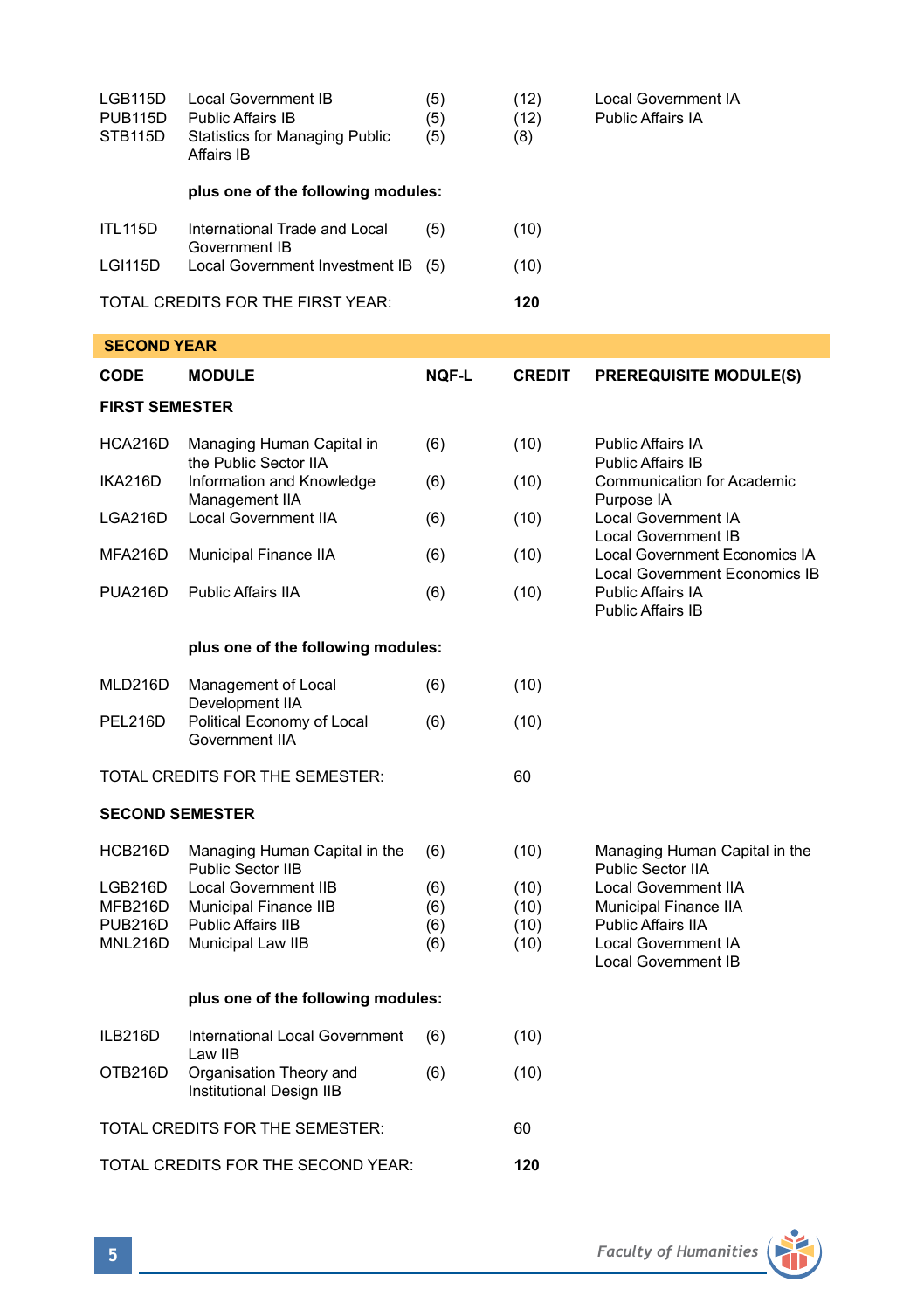| <b>THIRD YEAR</b>                               |                                                                                                                |                          |                             |                                                                                                                                         |  |
|-------------------------------------------------|----------------------------------------------------------------------------------------------------------------|--------------------------|-----------------------------|-----------------------------------------------------------------------------------------------------------------------------------------|--|
| <b>CODE</b>                                     | <b>MODULE</b>                                                                                                  | NOF-L                    | <b>CREDIT</b>               | <b>PREREQUISITE MODULE(S)</b>                                                                                                           |  |
| <b>FIRST SEMESTER</b>                           |                                                                                                                |                          |                             |                                                                                                                                         |  |
| HCA316D                                         | Managing Human Capital<br>in the Public Sector IIIA                                                            | (6)                      | (10)                        | Managing Human Capital in the<br>Public Sector IIA<br>Managing Human Capital in the<br>Sector IIB                                       |  |
| LGA316D                                         | <b>Local Government IIIA</b>                                                                                   | (6)                      | (10)                        | <b>Local Government IIA</b><br>Local Government IIB                                                                                     |  |
| MFA316D                                         | Municipal Finance IIIA                                                                                         | (6)                      | (10)                        | Municipal Finance IIA                                                                                                                   |  |
| <b>PIA316D</b>                                  | Policy Studies and Interpretation<br>of Statutes IIIA                                                          | (6)                      | (10)                        | Municipal Finance IIB<br>Public Affairs IIA<br><b>Public Affairs IIB</b>                                                                |  |
| PUA316D                                         | <b>Public Affairs IIIA</b>                                                                                     | (6)                      | (10)                        | <b>Public Affairs IIA</b><br>Public Affairs IIB                                                                                         |  |
|                                                 | plus one of the following modules:                                                                             |                          |                             |                                                                                                                                         |  |
| GVA316D<br><b>PVA316D</b>                       | Governmental Relations IIIA<br>Property Valuation and Real<br>Estate IIIA                                      | (6)<br>(6)               | (10)<br>(10)                |                                                                                                                                         |  |
|                                                 | TOTAL CREDITS FOR THE SEMESTER:                                                                                |                          | 60                          |                                                                                                                                         |  |
| <b>SECOND SEMESTER</b>                          |                                                                                                                |                          |                             |                                                                                                                                         |  |
| HCB316D                                         | Managing Human Capital in<br>the Public Sector IIIB                                                            | (6)                      | (10)                        | Managing Human Capital in the<br>Public Sector IIIA                                                                                     |  |
| LGB316D<br>MFB316D<br><b>PUB316D</b><br>WPA316D | <b>Local Government IIIB</b><br>Municipal Finance IIIB<br>Public Affairs IIIB<br>Public Affairs in Praxis IIIB | (6)<br>(6)<br>(6)<br>(6) | (10)<br>(5)<br>(10)<br>(20) | <b>Local Government IIIA</b><br>Municipal Finance IIIA<br><b>Public Affairs IIIA</b><br>Public Affairs IIA<br><b>Public Affairs IIB</b> |  |
| plus one of the following modules:              |                                                                                                                |                          |                             |                                                                                                                                         |  |
| EMB316D                                         | <b>Environmental Management</b>                                                                                | (6)                      | (5)                         |                                                                                                                                         |  |
| PKB316D                                         | and Sustainable Development IIIB<br>Public Sector Marketing IIIB                                               | (6)                      | (5)                         |                                                                                                                                         |  |
| TOTAL CREDITS FOR THE SEMESTER:                 |                                                                                                                |                          | 60                          |                                                                                                                                         |  |
| TOTAL CREDITS FOR THE THIRD YEAR:               |                                                                                                                |                          | 120                         |                                                                                                                                         |  |
| TOTAL CREDITS FOR OPTION 2:                     |                                                                                                                |                          | 360                         |                                                                                                                                         |  |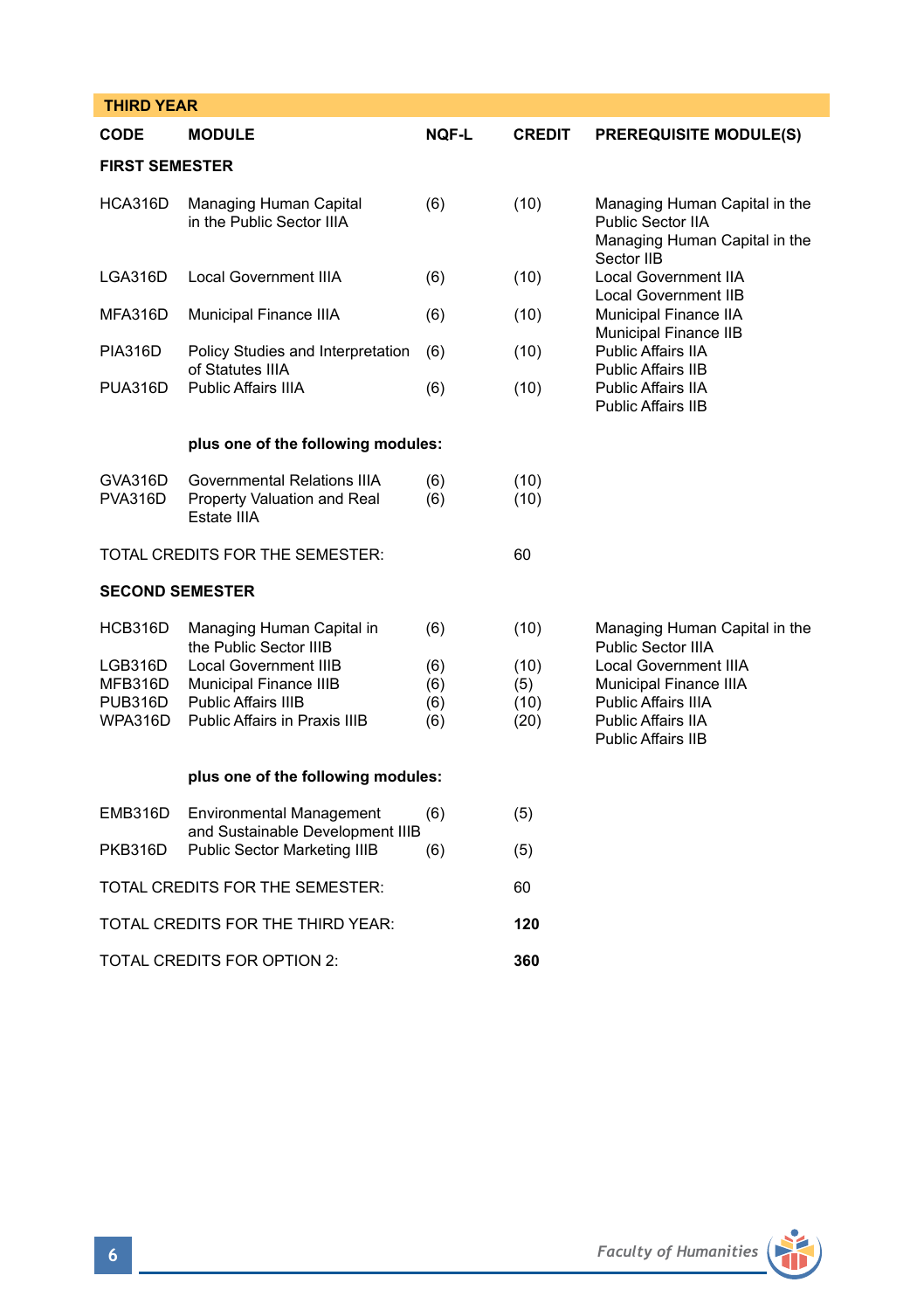# **MODULE INFORMATION (OVERVIEW OF SYLLABUS)**

The syllabus content is subject to change to accommodate industry changes. Please note that a more detailed syllabus is available at the department or in the study guide that is applicable to a particular module. At time of publication, the syllabus content was defined as follows:

# **A**

### ADMINISTRATIVE LAW IIB (ALW216D) **1 ADMINISTRATIVE LAW IIB** *(Module custodian: Department of Public Management)*

The module will equip a student with the knowledge and understanding of the origin and principles of administrative law, and how administrative law relates to other fields of law. A student will also be able to explain administrative law in political system, demonstrate insight into the workings of bureaucratic institutions, including particularly delegation of power, show an understanding of how policies are implemented through administrative agencies, and explain the role of administrative agencies in the processes of government, rule-making, adjudication and judicial review of agency actions. (Total tuition time: ± 100 hours)

**C**

### l **COMMUNICATION FOR ACADEMIC PURPOSE IA (CCU105D) 1 X 3-HOUR PAPER** *(Module custodian: Department of Applied Languages)*

A workable knowledge of English is an essential skill for any graduate who is required to conduct themselves successfully in a professional working environment. This module will equip students with the competencies required to compose a selection of written texts related to communicating both internally and externally within a professional environment. In addition, the module includes strategies that are essential for the effective communication in various situations, including small groups to avoid unproductive conflict, a multicultural context, etc. (Total tuition time: not available)

# **COMPUTER LITERACY IB (CPL115D) CONTINUOUS ASSESSMENT**

# *(Module custodian: End User Computing Unit)*

Students have to acquire foundational knowledge in computing fundamentals, essential digital skills in key applications based on MS Office Suite and network basics (i.e. MS Outlook and Internet). Students will do online exams that are mapped with SAQA. (Total tuition time: not available)

# **CONSTITUTIONAL LAW IB (CON115D)** 1 X 3-HOUR PAPER

# *(Module custodian: Department of Law)*

The module will equip a student with understanding, meaning and purpose of the Constitution, and be able to discuss the history of the Constitution and explain the origin and principles of Constitutional law. The student will understand how Constitutional Law relates to other fields of law such as administrative, and explain the meaning of constitutional state, supremacy of the constitution, rule of law and legality. A student will also demonstrate insight into the institutional framework within which state power is exercised, especially within the context of the doctrine of separation of powers. (Total tuition time: ± 100 hours)

# **E**

# **ENVIRONMENTAL MANAGEMENT AND SUSTAINABLE 1 X 3-HOUR PAPER DEVELOPMENT IIIB (EMB316D)**

# *(Module custodian: Department of Public Management)*

A student will be able to explain the meaning of environmental management and sustainable development, discuss interrelationship between economic progress, environmental management and individual well-being, and in the context of environmental management, discuss the implication of globalisation on sustainable growth. A student will also be able to discuss the following components of sustainable development: social, economic, ethical and ecological components, and determine how these components of sustainable developments could be balanced. (Total tuition time: ± 50 hours)





**7** *Faculty of Humanities*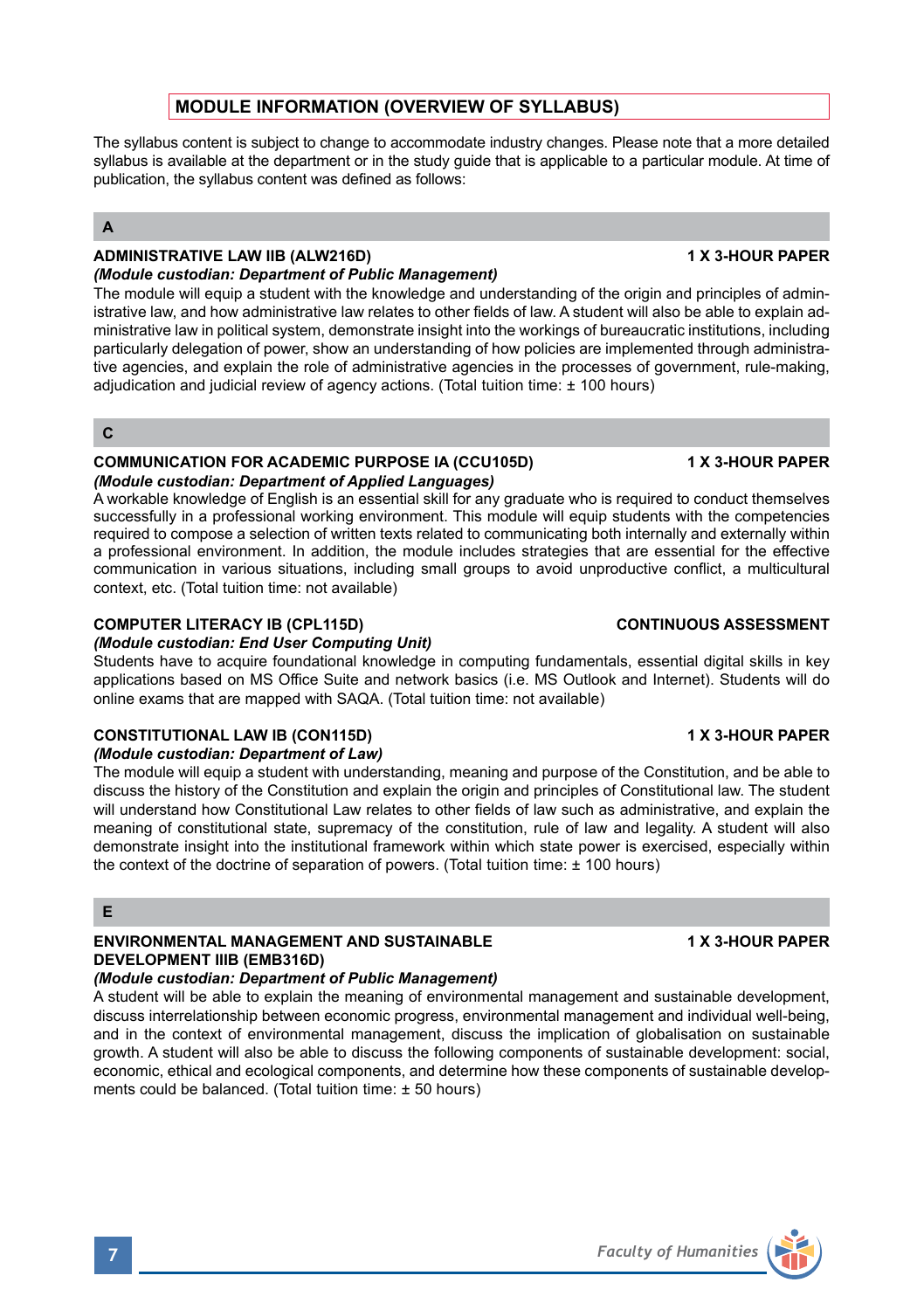## **GOVERNANCE AND PUBLIC LEADERSHIP IA (GLA115D) 1 X 3-HOUR PAPER GOVERNANCE AND PUBLIC LEADERSHIP IB (GLB115D)** *(Module custodian: Department of Public Management)*

The module will equip a student with foundational knowledge as it relates to public affairs. This makes the first part of the purpose of the programme. A student will be able to discuss the history and system of governance in South Africa, the colonial, apartheid and democratic era, and further be able to explain and discuss the principle of constitutional democracy and its implication as the organising principle of the post-apartheid state, and how this principle is enhanced through checks and balances, and explain and discuss the macroorganisation of the state, including the different organs of the state and their strategic mandates. (Total tuition time: ± 120 hours)

### **GOVERNANCE AND PUBLIC LEADERSHIP IIA (GLA216D) 1 X 3-HOUR PAPER GOVERNANCE AND PUBLIC LEADERSHIP IIB (GLB216D)** *(Module custodian: Department of Public Management)*

The module will equip a student with foundational knowledge as it relates to public affairs. This makes the first part of the purpose of the programme. The emphasis is on the scope of knowledge and knowledge literacy. The exit level outcomes for the module are that the a student should be able to discuss the evolution of the post-apartheid public service, identify and explain the challenges of the post-apartheid bureaucracy, explain and discuss ethical leadership and good governance, and explain the concept and theory of public leadership. (Total tuition time: ± 100 hours)

### **GOVERNANCE AND PUBLIC LEADERSHIP IIIA (GLA316D) 1 X 3-HOUR PAPER GOVERNANCE AND PUBLIC LEADERSHIP IIIB (GLB316D)** *(Module custodian: Department of Public Management)*

This module will equip a student with foundational and practical knowledge for application in the management of public affairs, focusing specifically on issues of governance and public leadership. The module will provide leaners with leadership skills that would enable them to function optimally in the public sector: negotiations, conflict management, decision-making, problem-solving, and interpersonal relations. (Total tuition time: ± 100 hours for GLA316D and 50 hours for GLB316D)

# **GOVERNMENTAL RELATIONS IIIA (GVA316D) 1 X 3-HOUR PAPER**

# *(Module custodian: Department of Public Management)*

This module is aimed at enabling a student to clearly explain the concept of intergovernmental relations, including its origin, various approaches, and classification of intergovernmental relations, the structure of government in intergovernmental relations, and discuss various models of intergovernmental relations and the evolution of intergovernmental relations. A student will also be able to analyse intergovernmental relations in South Africa, relate intergovernmental relations to service delivery, and reflect on co-operative governance as a variable of intergovernmental relations. (Total tuition time: ± 100 hours)

# **I**

### **INFORMATION AND KNOWLEDGE MANAGEMENT IIA (IKA216D) 1 X 3-HOUR PAPER<br>INFORMATION AND KNOWLEDGE MANAGEMENT IIB (IKB216D) 1 X 3-HOUR PAPER INFORMATION AND KNOWLEDGE MANAGEMENT IIB (IKB216D)** *(Module custodian: Department of Public Management)*

The module will equip a student with foundational and practical knowledge on information and knowledge management. A student will be able to delineate the distinction between information management and knowledge management, explain the concept of informatisation of society, determine the implication of information and communication technologies on public affairs, make a distinction between e-government and e-governance, and assess the feasibility of e-democracy and e-voting. (Total tuition time: ± 100 hours)

# **INFORMATION LITERACY IB (INY125D)** CONTINUOUS ASSESSMENT

# *(Module custodian: Directorate of Library and Information Services)*

Introduction of information literacy. Development of a search strategy and application of a search string to search engines and academic databases. Evaluation of information sources. Ethical and legal use of information. (Total tuition time: not available)

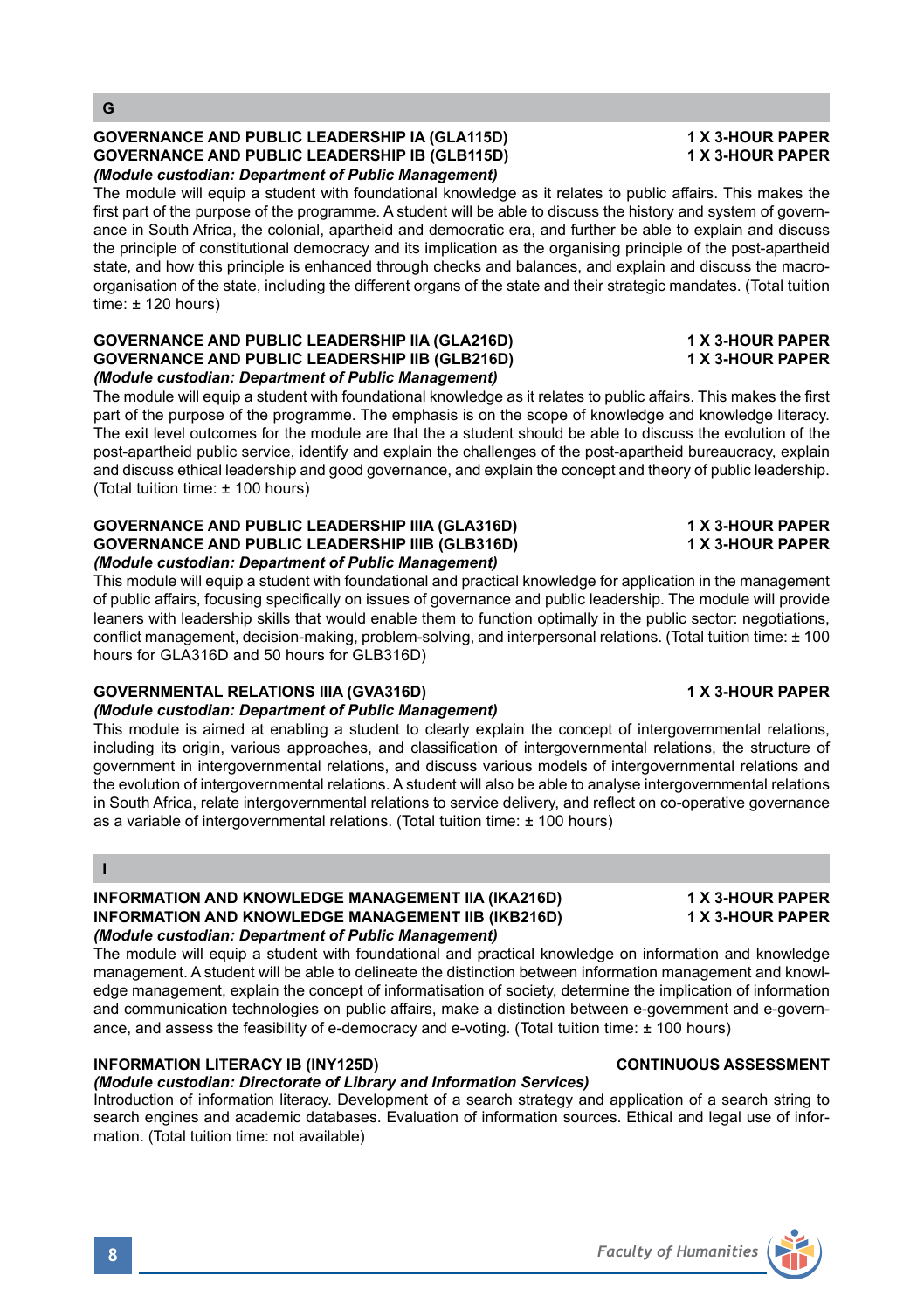# **INTERNATIONAL FINANCE IIA (IFI216D)** 1 X 3-HOUR PAPER

### *(Module custodian: Department of Public Management)*

The module is meant to equip students with the international financial system and to understand the state of the world economy and relate globalisation to international power relations. A student will be able to explain how exchange rates, inflation, current accounts and balance of payments are determined, and calculate the current deficits. Furthermore, a student will be able to explain and discuss the implications of the liberalisation of the emerging markets economies on the world economy, and analyse the international financial architecture. (Total tuition time: ± 100 hours)

# **INTERNATIONAL LOCAL GOVERNMENT LAW IIB (ILB216D) 4 X 3-HOUR PAPER**

## *(Module custodian: Department of Public Management)*

The module is intended to equip a student with knowledge and understanding of the international local government law and to demonstrate how the traditional way of creating local government laws is changing in an increasingly internationalisation of public affairs. A student should be able to understand, identify and analyse international treaties, agreements, and commitments and their implications on local government, and to show how negotiations of international trade agreements, decisions of international tribunals, United Nations and African Union Treaties. (Total tuition time: not available)

## **INTERNATIONAL POLITICS IIB (IPO216D)** 1 A 3-HOUR PAPER

# *(Module custodian: Department of Public Management)*

The aim of the module is to equip a student with knowledge that will enable them to explain the configuration of the international political system, the changing character of international politics, the principle of international relations, and critically evaluate the state of global politics and determine their implications on the administration of the state. (Total tuition time: ± 100 hours)

# **INTERNATIONAL RELATIONS AND DIPLOMACY IIIA (IRA316D) 1 X 3-HOUR PAPER**

### *(Module custodian: Department of Public Management)*

At the end of the module a student will understand how sovereign states relate in the international system, demonstrate understanding of the history of international relation system and explain how international relation system is maintained, how diplomacy is structured to manage international relations, and maintain cooperative relationships among the nation states, and achieve collective capacity to solve inter-state conflicts. Furthermore, a student will be able to explain the role of international organisations in international relations, the theory and institution of diplomacy, and the process of diplomacy. (Total tuition time: ± 100 hours)

# **INTERNATIONAL TRADE AND LOCAL GOVERNMENT IB (ITL115D) 4 X 3-HOUR PAPER**

# *(Module custodian: Department of Public Management)*

The module is designed to equip a student with foundational knowledge on international trade and its implication on local government, and to understand and explain the meaning and purpose of international trade agreements, the implication of trade agreements and globalisation on the municipalities, especially from regulations and rules point of view (by-laws), and to identify and analyse international trade agreements and their implications on local economic development. (Total tuition time: not available)

# **INTERNATIONAL TRADE IIIA (ITA316D)** 1 X 3-HOUR PAPER

# *(Module custodian: Department of Public Management)*

At the end of this module, a student will be equipped with knowledge on what determines the flow of goods across the countries and flow of savings and investment from one country to another, and be able to discuss globalisation and international trade. Furthermore, a student will be able to explain the implication of free trade agreements on domestic economy, describe the global financial architecture and their role in the world economy, and demonstrate clear understanding of aspects such as exchange rates and account deficit and their implications on international trade. (Total tuition time: ± 100 hours)

# **INTRODUCTION TO POLITICAL THEORY IA (ILA115D) 4X 3-HOUR PAPER**

# *(Module custodian: Department of Public Management)*

At he end of this module a student will be able to understand what political theory is, based on the major concepts and ideas that underpin its essence; read, understand and dissect the thoughts and texts of prominent political theorists such as Plato, Aristotle, Marx, Machiavelli, Nietzsche, Locke, and Gramsci; analyse political arguments, and a student ability to formulate their own as part of the discourse on how to manage co-existence in the public sphere, and articulate the history of political theory: ancient political theory, social contract tradition, utilitarian tradition, critical tradition, and contemporary liberalism. (Total tuition time: ± 100 hours)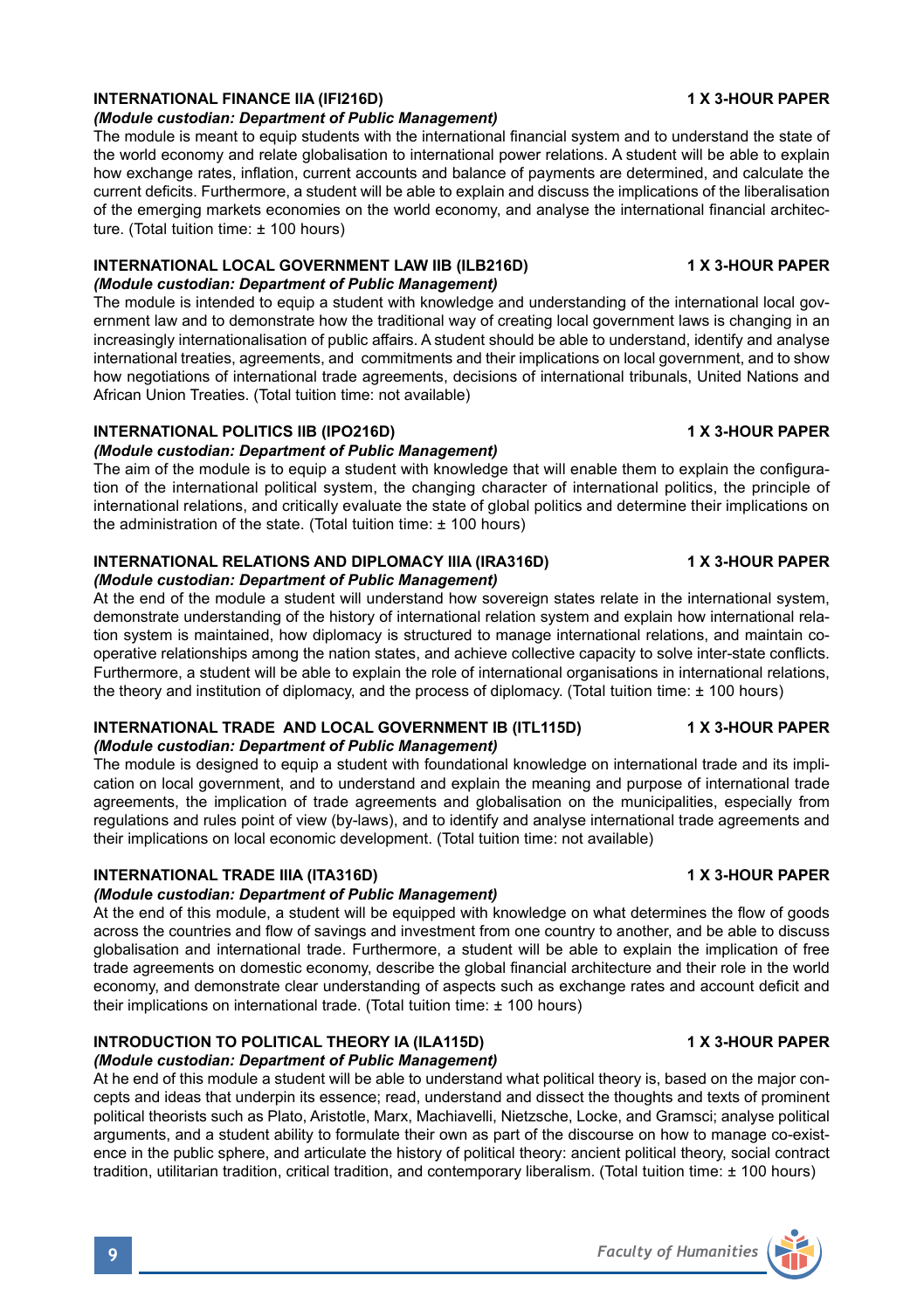# **INTRODUCTION TO THE THEORY OF KNOWLEDGE IA (ITK115D) 4X 3-HOUR PAPER**

# *(Module custodian: Department of Public Management)*

At the end of the module a student will be able to explain the meaning of, and sources of knowledge and the main theories of knowledge: foundationalism, coherenticism, reliabilism, and virtue epistemology. They will also be able to explain the Gettier problem, internalism and externalism, scepticism, the problem of epistemic circularity, the problem of criterion, a priori knowledge and naturalised epistemology, and make a distinction between epistemology, gneosology and ontology. Again, they will be able to locate the epistemological, ontological and gneosological disposition of public affairs as a disciplinary pursuit. (Total tuition time:  $\pm$  100 hours)

### **L**

## **LIFE SKILLS IA (LSK125D) CONTINUOUS ASSESSMENT**

### *(Module custodian: Directorate of Student Development and Support)*

Academic, personal and socio-emotional skills development for students in higher education. Personal and social dimensions address: effective planning and self-management (goal setting and time management); Adjusting to university life (student life, diversity and change); Intra- and interpersonal skills development (conflict management, self-esteem, relationship management); Effective living (healthy living, HIV education, substance abuse); Academic dimension addresses: academic skills for university (e.g. critical thinking, creativity, managing assignments and assessments). (Total tuition time: not available)

# **LOCAL GOVERNMENT IA (LGA115D) 1 X 3-HOUR PAPER LOCAL GOVERNMENT IB (LGB115D)**

### *(Module custodian: Department of Public Management)*

The module introduces a student to the concept of local government in the context of its historiography, attributes, and as a political instrument for development and a means to institutionalise democracy. A student should be able to contextualise local government and underscore its essence in the broader context of the concept of government, discuss democracy, liberty, equality, and tolerance as ends of local government. (Total tuition time: ± 100 hours)

### LOCAL GOVERNMENT IIA (LGA216D)<br>
LOCAL GOVERNMENT IIB (LGB216D)<br>
1 X 3-HOUR PAPER **LOCAL GOVERNMENT IIB (LGB216D)** *(Module custodian: Department of Public Management)*

The module is designed to enhance a student's foundational insight into local government, and equip them with practical knowledge of local government in relation to the praxis of the local sphere of government. A student should be able to reflect on local government in the context of political leadership, party systems and representation, and discuss the new way of managing local government for improved delivery of services. (Total tuition time: ± 100 hours)

### **LOCAL GOVERNMENT IIIA (LGA316D) 1 X 3-HOUR PAPER LOCAL GOVERNMENT IIIB (LGB316D)** *(Module custodian: Department of Public Management)*

The module is designed to expand a student's theoretical insight and practical knowledge of local government, by focusing electoral politics and local government, philosophy of utilitarianism and local government, and service delivery. A student should be able to illustrate how local government/ municipal elections institutionalise local democracy, explain South Africa's electoral system and its implications of local government elections, and analyse voter behaviour and pattern in South Africa. (Total tuition time: ± 100 hours for LGA316D and 50 hours for LGB316D)

### LOCAL GOVERNMENT ECONOMICS IA (LCA115D) **1 X 3-HOUR PAPER**<br>LOCAL GOVERNMENT ECONOMICS IB (LCB115D) 1 X 3-HOUR PAPER **LOCAL GOVERNMENT ECONOMICS IB (LCB115D)** *(Module custodian: Department of Public Management)*

The module is designed to equip a student with the knowledge of the basic concepts and theories of local government economics. A student should be able to explain the economic basis of local government - the economic efficiency case for decentralised government: defining decentralisation; the allocative efficiency case for local government; technical efficiency and economies of scale; the trade-offs between decentralisation and economies of scale. A student will also understand the composition of local government expenditure; the macroeconomic rationale for central government control; the microeconomic rationale for central government control, and the economics of local government charges: achieving equity via exemptions and concessions, alternative charging methodologies; international charging practices, politics and charging practices. (Total tuition time: ± 100 hours)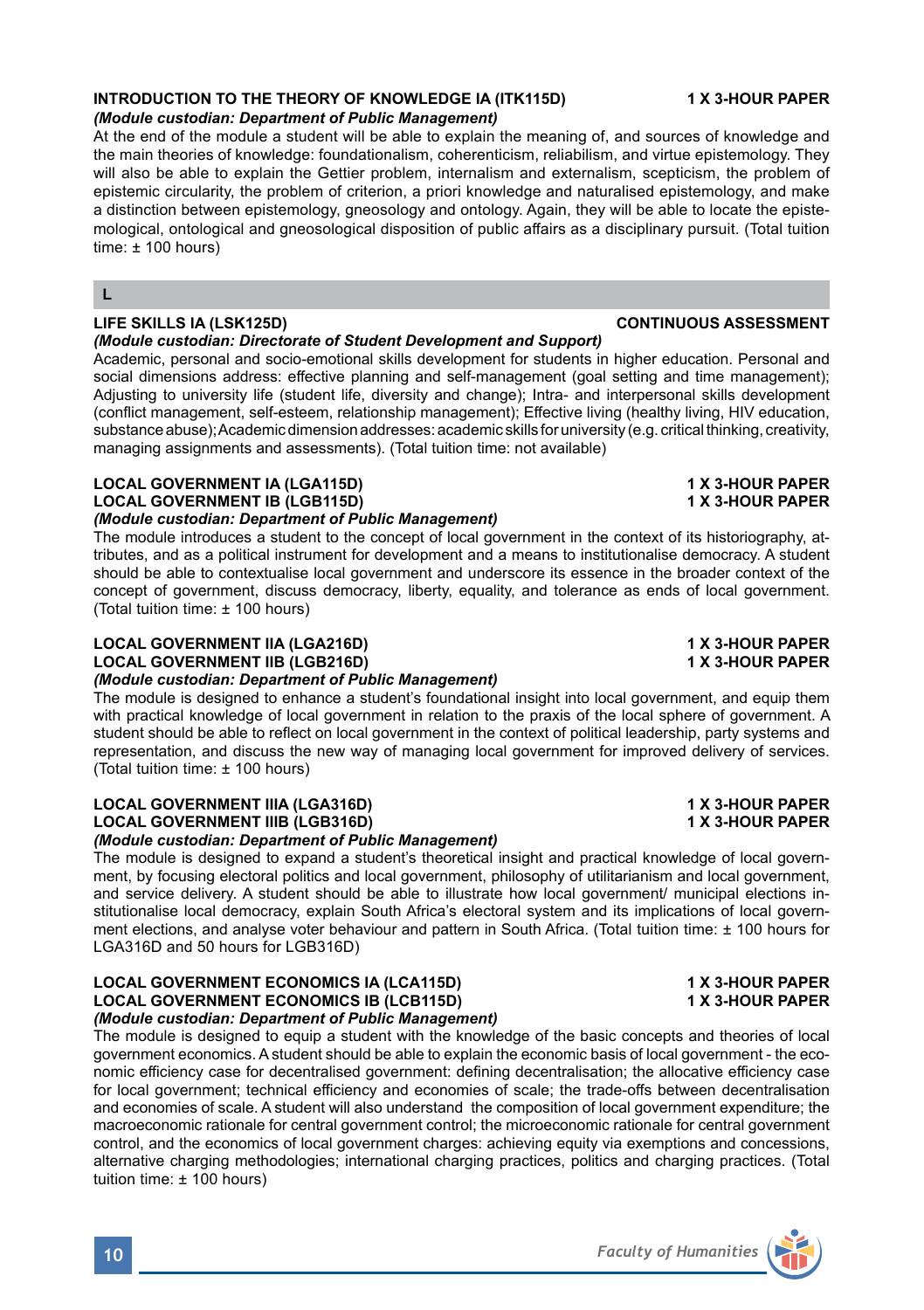# **LOCAL GOVERNMENT INVESTMENT IB (LGI115D) 1 X 3-HOUR PAPER**

### *(Module custodian: Department of Public Management)*

The module is designed to expose a student on share Investment and dividends in the context of municipality. A student will also understand dividends, shares, returns, risks, tax advantage, capital gains and tax advantage. (Total tuition time: ± 100 hours)

## **M**

## MANAGING HUMAN CAPITAL IN THE PUBLIC SECTOR IIA (HCA216D) **1 X 3-HOUR PAPER**<br>MANAGING HUMAN CAPITAL IN THE PUBLIC SECTOR IIB (HCB216D) 1 X 3-HOUR PAPER **MANAGING HUMAN CAPITAL IN THE PUBLIC SECTOR IIB (HCB216D)** *(Module custodian: Department of Public Management)*

The module is designed to equip a student with foundational and practical knowledge as it relates to public affairs. A student should be able to make a distinction between human capital and human resources management, explain human capital management, contextualise and apply the concept of human capital in the public sector, and link human capital to organisational vision, mission and strategy. (Total tuition time: ± 100 hours)

### **MANAGING HUMAN CAPITAL IN THE PUBLIC SECTOR IIIA (HCA316D) 1 X 3-HOUR PAPER MANAGING HUMAN CAPITAL IN THE PUBLIC SECTOR IIIB (HCB316D)** *(Module custodian: Department of Public Management)*

The module is designed to equip a student with foundational and practical knowledge as it relates to public affairs. A student should be able to explain and discuss public sector compensation, show how public sector compensation is determined and how leaves are managed in the public sector. A student is also expected to have the ability to discuss the concept and praxis of performance management in the public sector and to show how talent can be retained and how knowledge can be managed. (Total tuition time: ± 100 hours)

# **MANAGEMENT OF LOCAL DEVELOPMENT IIA (MLD216D) 4 A 3-HOUR PAPER**

### *(Module custodian: Department of Public Management)*

The aim of the module is to assist a student to understand development theory, the concept of sustainable development and the role of local government towards its pursuit. A student will be able to describe and explain a range of international trends in economic development and conceptualise and theorise developmental local government. A student will be able to contribute toward the formulation of integrated development plan (IDP) to achieve developmental local government and conceptualise and design local economic development (LED) plans and strategies, and link IDP and LED for strategic coherence in the pursuit of the developmental local government. (Total tuition time: ± 100 hours)

### **MUNICIPAL FINANCE IIA (MFA216D) 1 X 3-HOUR PAPER MUNICIPAL FINANCE IIB (MFB216D)** *(Module custodian: Department of Public Management)*

The module is intended to equip a student with knowledge and understanding of the legislative framework for municipal finance, governance issues relating to municipal administration, municipal budgeting, financial report, revenue management and administration of debts, cash management and supply chain management. A student should be able to describe the legislative framework relating to municipal finance, and to demonstrate extensive understanding of the governance issues relating to the administration of the municipalities. (Total tuition time: ± 100 hours)

# **MUNICIPAL FINANCE IIIA (MFA316D) 1 X 3-HOUR PAPER MUNICIPAL FINANCE IIIB (MFB316D)**

# *(Module custodian: Department of Public Management)*

The module is intended to equip a student with knowledge and understanding of important issues of municipal finance. A student should be able to conduct stakeholder consultation and municipal finance, apply inter-governmental fiscal relation legislation to municipal financial management and techniques and statutes to cash and investment management in a municipal context, to understand risk management and apply its principles in a municipal setting, design internal control and internal evaluation framework for municipal finance, and to conduct performance management for municipalities. (Total tuition time: ± 100 hours or MFA316D and 50 hours for MFB316D)

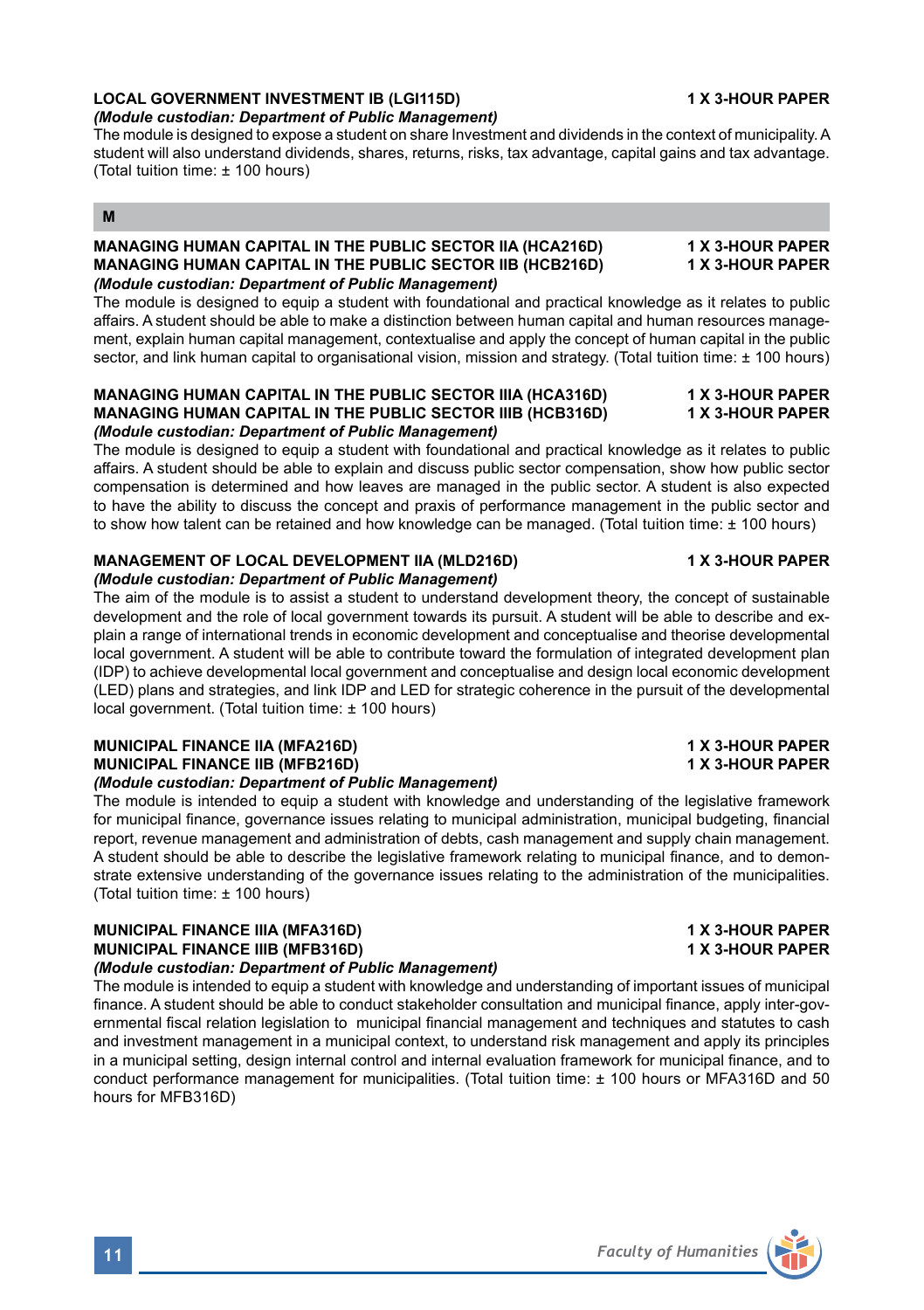## MUNICIPAL LAW IIB (MNL216D) **1X 3-HOUR PAPER**

### *(Module custodian: Department of Law)*

The module is intended to equip a student with knowledge and understanding of the constitutional and legislative position of local government in a constitutional democracy, including its roles and duties. A student should be able to explain the constitutional and legislative position of local government in a constitutional democracy, discuss the roles and duties of municipalities, explain how municipal council is constituted, including their term of office, internal arrangements in relation to the management and functioning of municipalities in South Africa's legal system and the basic legal principles relevant to the administration of local government. (Total tuition time: ± 100 hours)

### **O**

### **ORGANISATION THEORY AND INSTITUTIONAL DESIGN IIB (OTB216D) 1 X 3-HOUR PAPER ORGANISATIONAL THEORY AND INSTITUTIONAL DESIGN IIIB (OTB316D)** *(Module custodian: Department of Public Management)*

The module is designed to equip a student with the understanding and the meaning and purpose of the Constitution so as to explain the origin and purpose of the Constitution, and to explain the principles of Constitutional Law and how it relates to other fields of law such as administrative, Furthermore, a student will be able to explain the meaning of constitutional state, supremacy of the constitution, rule of law and legality, and to demonstrate insight into the institutional framework within which state power is exercised, especially within the context of the doctrine of separation of powers. Furthermore, a student will be able to explain how state power is exercised within the confines of the constitution, list and categorise various human rights, and determine their implications on the administration of the state. (Total tuition time: ± 50 hours)

### **P**

### **POLICY STUDIES AND INTERPRETATION OF STATUTES IIIA (PIA316D) 1 X 3-HOUR PAPER** *(Module custodian: Department of Public Management)*

At the end of this module, a student will be able to define public policy, explain and discuss theories/models/ perspectives of public policy, describe the process of public policy-making, and explain and discuss public policy implementation. Furthermore, a student will be able to initiate and formulate policy, analyse and evaluate public policy and understand how legislation is interpreted (Interpretation of statutes, and also to apply theories of interpretation of statutes, and articulate jurisprudential perspectives on statutory interpretations. (Total tuition time: ± 100 hours)

### **POLITICAL ECONOMY IIA (PEC216D)** 1 X 3-HOUR PAPER

### *(Module custodian: Department of Public Management)*

This module is designed to provide a student with the knowledge and understanding of the relations among the state, economy and society, and to be able to demonstrate philosophical, theoretical, and conceptual insights into political liberalism and individualism, neo-classical economics, Marxism, sociological and cultural theories, and neo-institutionalism. A student will also be able to explain the tools of modern economy, discuss the political economy of African development and understand the political economy of international organisations. Furthermore, a student will be able to explain the influence of economic relations between states on domestic and international relations, and be able to discuss the political economy of the administration of the state. (Total tuition time: ± 100 hours)

### **POLITICAL ECONOMY OF LOCAL GOVERNMENT IIA (PEL216D) 4X 3-HOUR PAPER** *(Module custodian: Department of Public Management)*

The module is designed to enable a student to discuss the notion of fiscal decentralisation, explain measures that could be put in place to ensure municipal budget control, and explain the interplay of local taxation, spending and development and its implication on local economy. A student will also be able to identify and explain local financial instruments, explain inter-sphere fiscal flows, critically discuss the politics and economics of equitable share and municipal grants, and discuss public choice economics and its implication on local government, and the political and economic theory of expenditures of local government. (Total tuition time:  $±$  100 hours)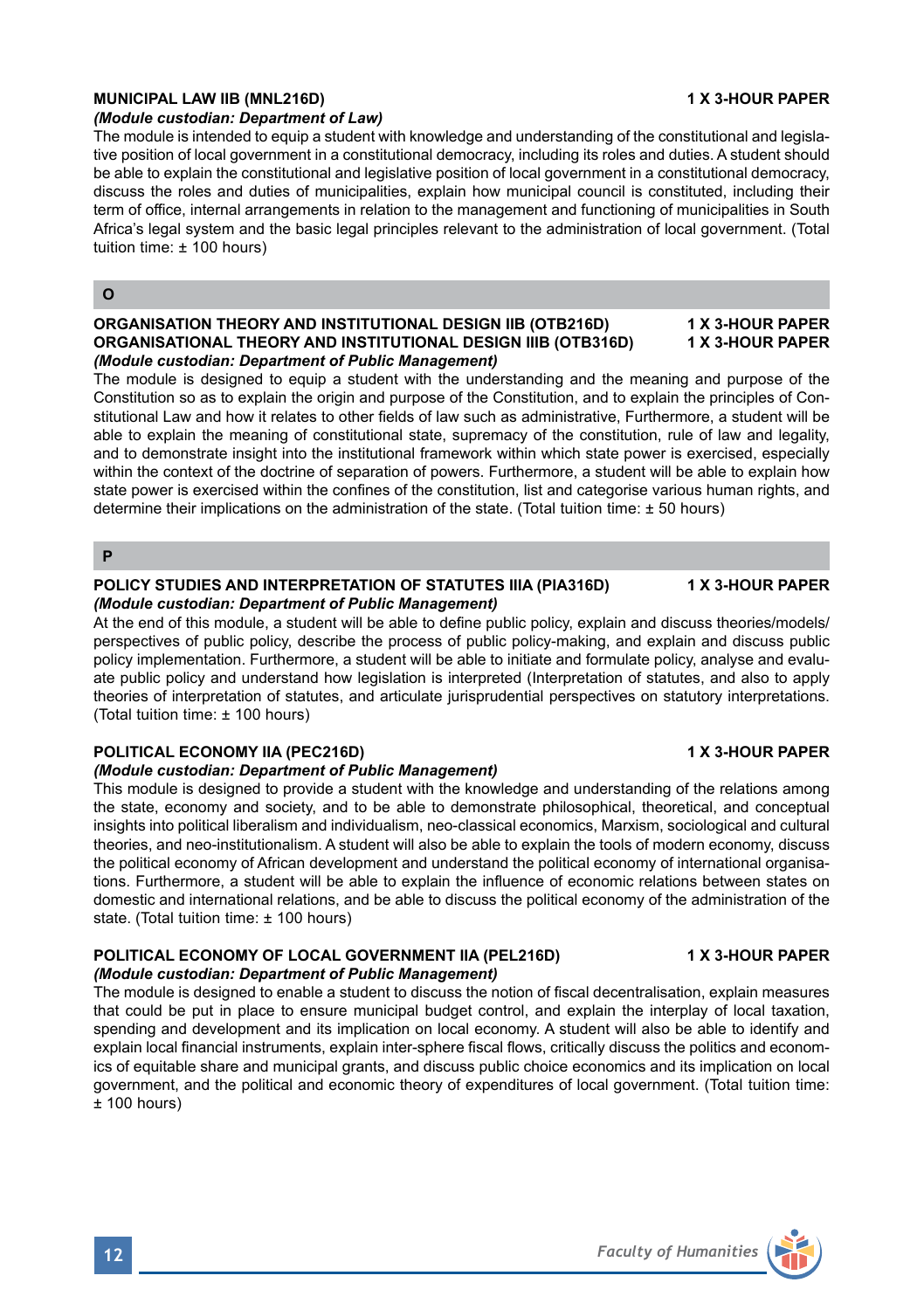### **PROPERTY VALUATION AND REAL ESTATE IIIA (PVA316D) 1 X 3-HOUR PAPER** *(Module custodian: Department of Public Management)*

The module is designed to provide a student with knowledge on the concept of property valuation and real estate, their theoretical foundation and praxis, and to explain, from the local government economics perspective, property valuation and real estate (property economics and finance). A student will also be able to explain property valuation and demonstrate how it is done, the principle of property law and the provision of law on property valuation. A student will also be able to determine strategic investment opportunities in the real estate economy for local economic development. (Total tuition time: ± 100 hours)

# **PUBLIC AFFAIRS IA (PUA115D) 1 X 3-HOUR PAPER PUBLIC AFFAIRS IB (PUB115D)**

*(Module custodian: Department of Public Management)*  The module is designed to equip a student with foundational knowledge as it relates to public affairs. This

makes the first part of the purpose of the programme. Other parts are achieved at the progressive levels of the module in the following years, where the focus is on practical knowledge, competencies and contextually relevant skills to effectively manage public affairs. A student should be able to explain and analyse the meaning of public affairs, and discuss the essentials of public affairs, with specific focus on the origin, theories of state, political geography, sovereignty and globalisation, modern state and democracy. (Total tuition time: ± 120 hours)

### **PUBLIC AFFAIRS IIA (PUA216D) 1 X 3-HOUR PAPER PUBLIC AFFAIRS IIB (PUB216D)** *(Module custodian: Department of Public Management)*

The module is designed to equip a student with foundational and practical knowledge as it relates to public affairs. It complements the first part of the purpose of the programme, which is addressed in the first level of the module. In other words, this module focuses on foundational and practical knowledge, competencies and contextually relevant skills to effectively manage public affairs. A student should be able to explain and discuss the philosophy of humanism, explain and discuss theory of justice and social equity, identify, explain and discuss the functions of managing public affairs: public affairs environments, management of change, issue management, decision-making, policy-making, stakeholder relations, sectoral and collaborative governance, and identify, explain, discuss and apply the principles of managing public affairs. (Total tuition time: ± 120 hours)

### **PUBLIC AFFAIRS IIIA (PUA316D) 1 X 3-HOUR PAPER PUBLIC AFFAIRS IIIB (PUB316D)**

## *(Module custodian: Department of Public Management)*

The module is designed to equip a student with foundational and practical knowledge for application in the management of public affairs, and provide leaners with skills that would enable them to communicate effectively in interacting in the public space, engage in systematic inquiry, gather and analyse information, and make decisions for the effective administration of the state. A student will be able to conceptualise, originate, innovate, invent, and design institutional infrastructure and strategies for the optimisation of policy implementation and service delivery improvement. (Total tuition time: ± 120 hours)

# **PUBLIC AFFAIRS IN PRAXIS IIIB (WPA316D) WORK-INTEGRATED LEARNING**

# *(Module custodian: Department of Public Management)*

The module is meant to equip a student with practical application of theoretical knowledge gained throughout the duration of their studies, and align their academic and workplace practices for the development of their work ethics and interrelationship skills. At the end of this module, a student will be able to display professionalism while interacting with colleagues and their seniors in a work environment. (Total tuition time: ± 300 hours)

### **PUBLIC SECTOR ECONOMICS IA (PEA115D) 1 X 3-HOUR PAPER PUBLIC SECTOR ECONOMICS IB (PEB115D)** *(Module custodian: Department of Public Management)*

The module is designed to equip a student with foundational knowledge as it relates to public affairs. This makes the first part of the purpose of the programme. Other parts are achieved at the progressive levels of the module in the following years, where the focus is on practical knowledge, competencies and contextually relevant skills to effectively manage public affairs. A student should be able to explain the meaning of economics, contrast micro economics with macro-economics, and their attendant theories, to articulate their influence in framing the logic of managing public affairs on the basis of economic efficiency and equity, determine the implication of economics on the management of public affairs, and articulate the theory of public good, public interest, public benefit and public money. (Total tuition time: not available)